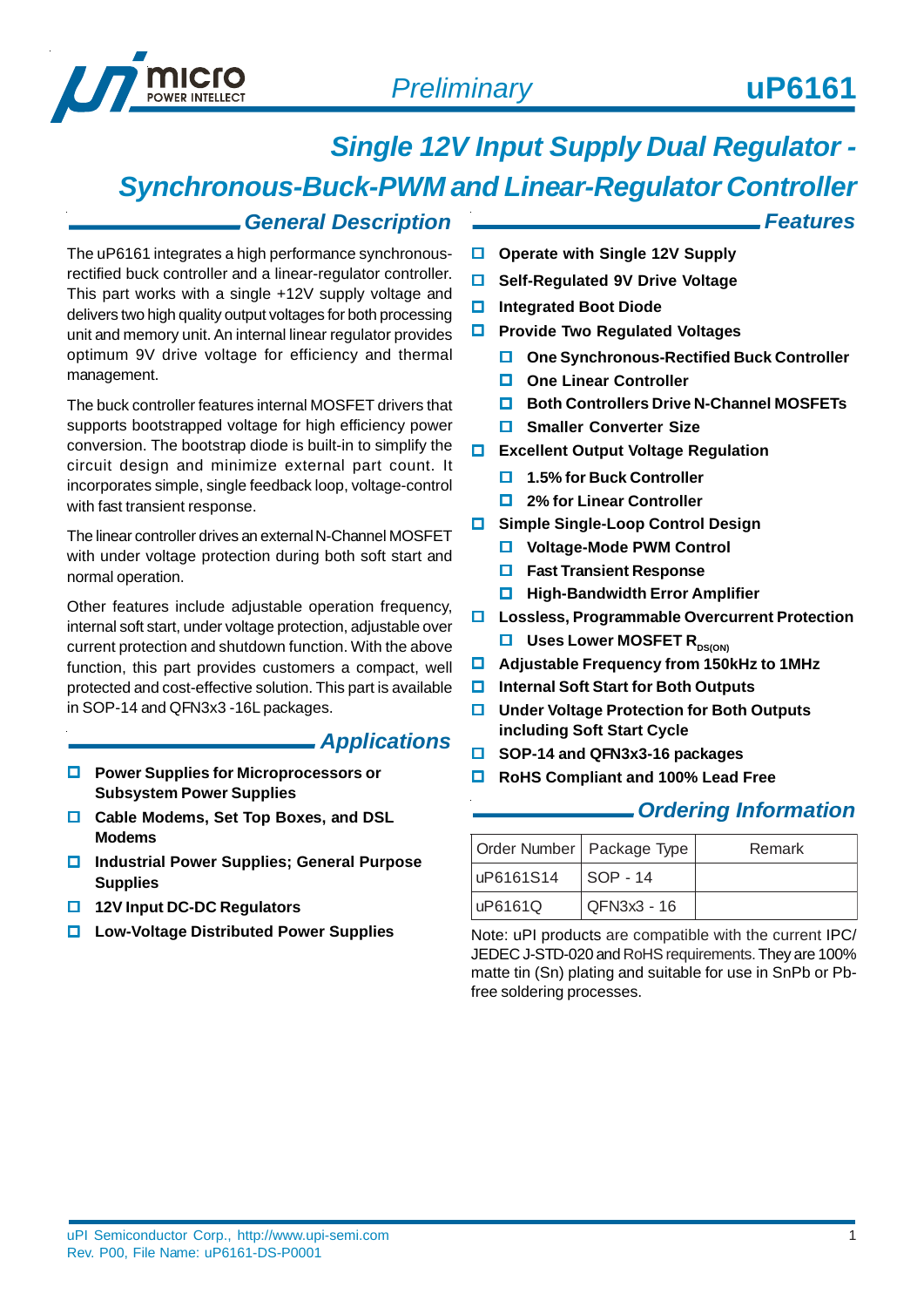

#### QFN3x3 – 16L

### *Typical Application Circuit*

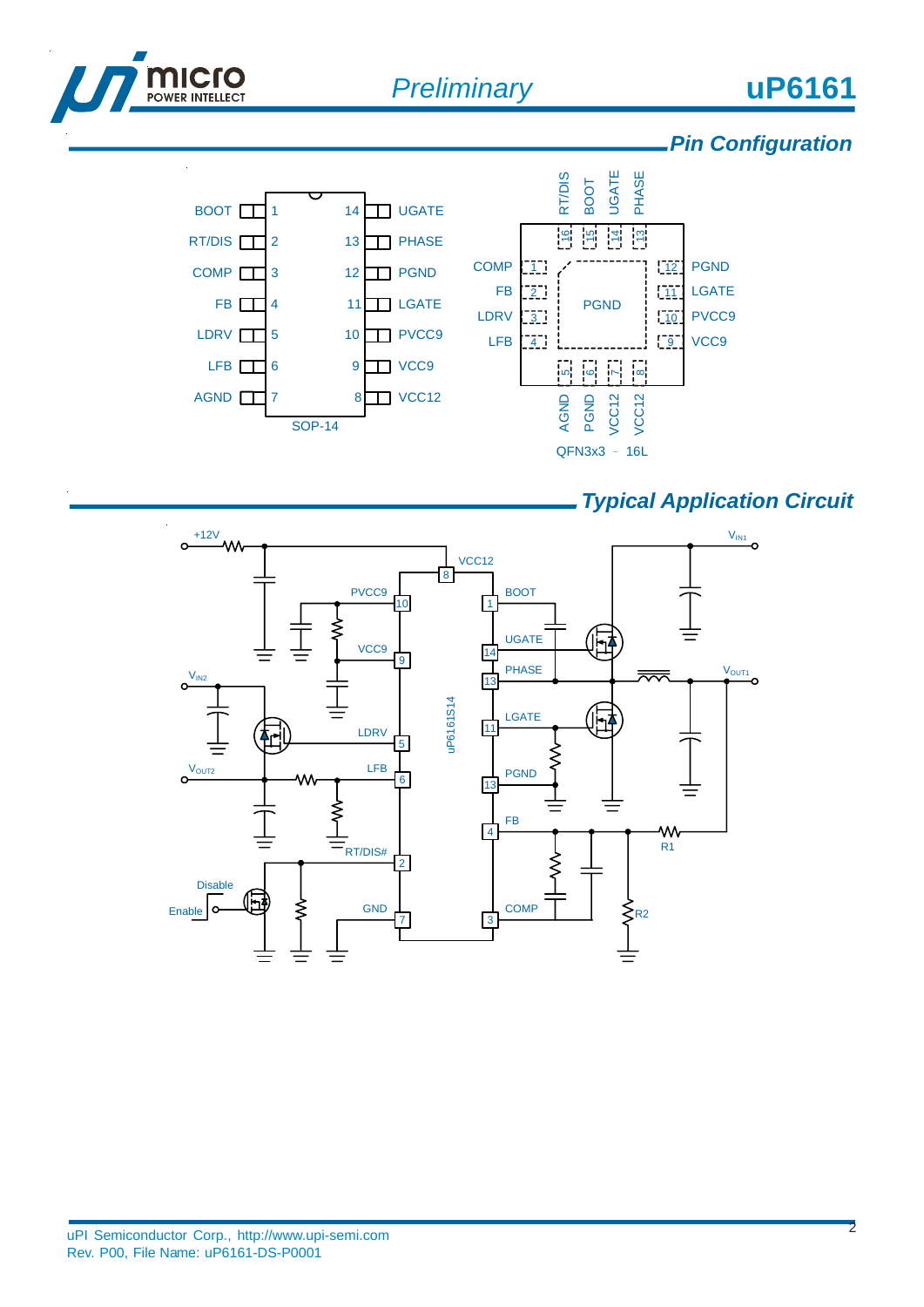

# *Functional Block Diagram*

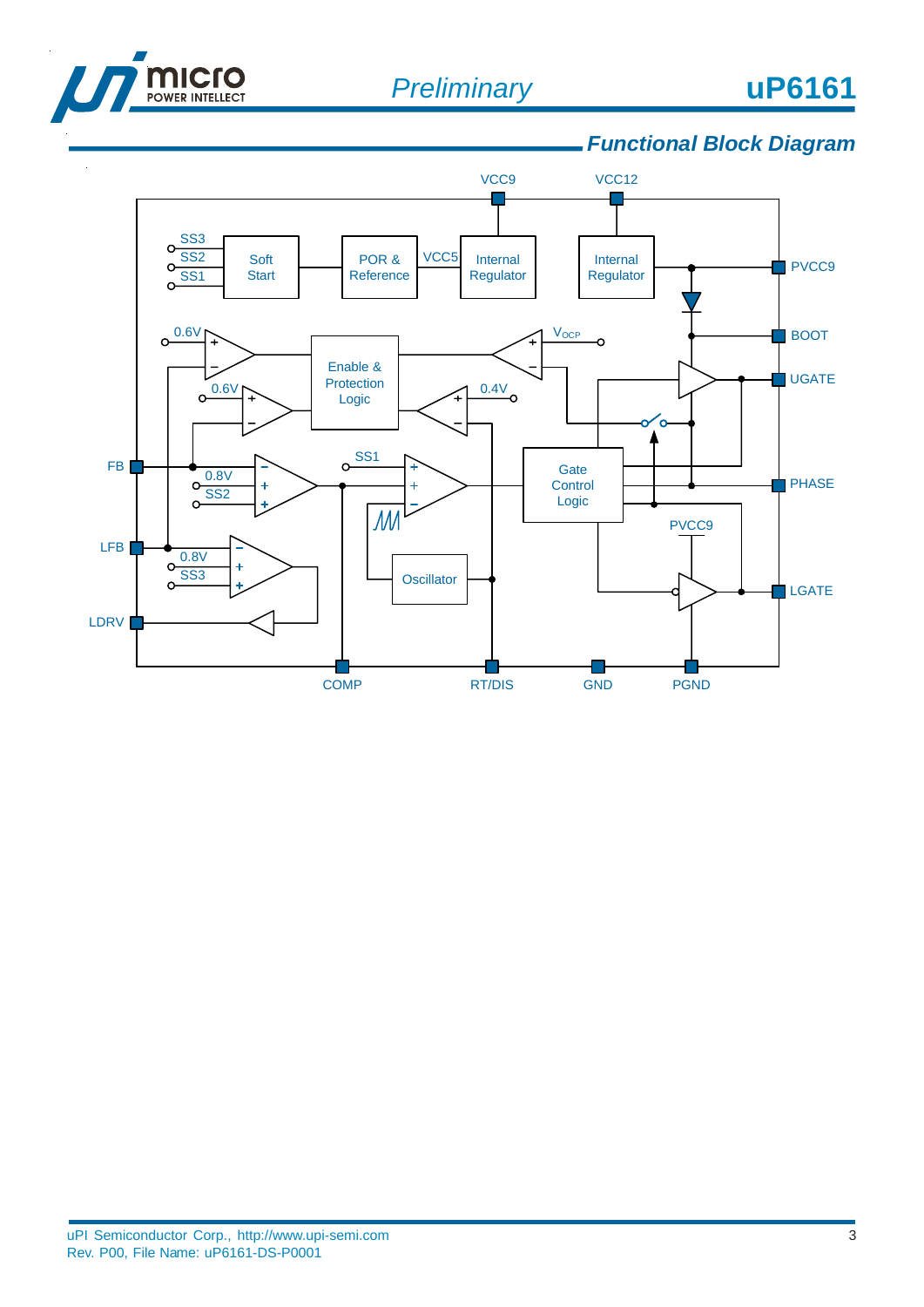

# *Functional Pin Description*

| Pin No.<br>Pin     |                |              |                                                                                                                                                                                                                                                                                                                                                                                                                                                                                                                                             |  |  |  |  |
|--------------------|----------------|--------------|---------------------------------------------------------------------------------------------------------------------------------------------------------------------------------------------------------------------------------------------------------------------------------------------------------------------------------------------------------------------------------------------------------------------------------------------------------------------------------------------------------------------------------------------|--|--|--|--|
| <b>SOP</b>         | <b>QFN</b>     | <b>Name</b>  | <b>Pin Function</b>                                                                                                                                                                                                                                                                                                                                                                                                                                                                                                                         |  |  |  |  |
| 1                  | 15             | <b>BOOT</b>  | Bootstrap Supply for the floating upper gate driver. Connect the bootstrap capacitor C <sub>BOOT</sub><br>between BOOT pin and the PHASE pin to form a bootstrap circuit. The bootstrap capacitor<br>provides the charge to turn on the upper MOSFET. Typical values for C <sub>ROOT</sub> range from 0.1uF<br>to 0.47uF. Ensure that $C_{\text{ROT}}$ is placed near the IC.                                                                                                                                                               |  |  |  |  |
| $\overline{2}$     | 16             | RT/DIS       | Frequency Setting and Chip Disable. A resistor to GND sets the operation frequency of<br>for the buck converter. Pulling this pin to GND disables both buck and linear regulators.                                                                                                                                                                                                                                                                                                                                                          |  |  |  |  |
| 3                  | 1              | <b>COMP</b>  | <b>Error Amplifier Output.</b> This is the output of the error amplifier (EA) and the non-inverting<br>input of the PWM comparator. Use this pin in combination with the FB pin to compensate the<br>voltage-control feedback loop of the buck converter.                                                                                                                                                                                                                                                                                   |  |  |  |  |
| 4                  | $\overline{2}$ | FB           | Feedback Voltage for Buck Converter. This pin is the inverting input to the error amplifier.<br>A resistor divider from the output to GND is used to set the regulation voltage. Use this pin in<br>combination with the COMP pin to compensate the voltage control feedback loop of the<br>converter.                                                                                                                                                                                                                                      |  |  |  |  |
| 5                  | 3              | LDRV         | Driver Output for Linear Regulator. This pin provides the gate voltage for the linear regulator<br>pass transistor. Connect this pin to the gate of an external N-Channel MOSFET to form a linear<br>regulator.                                                                                                                                                                                                                                                                                                                             |  |  |  |  |
| 6                  | 4              | <b>LFB</b>   | Feedback Voltage for Linear Regulator. This pin is the inverting input to the error amplifier.<br>A resistor divider from the output to GND is used to set the regulation voltage.                                                                                                                                                                                                                                                                                                                                                          |  |  |  |  |
| $\overline{7}$     | 5              | <b>AGND</b>  | Signal Ground for the IC. All voltages levels are measured with respect to this pin. Tie this<br>pin to the ground island/plane through the lowest impedance connection available.                                                                                                                                                                                                                                                                                                                                                          |  |  |  |  |
| 8                  | 7,8            | VCC12        | Supply Voltage. This is the power supply pin for the IC; it sources the internal 9V regulator<br>used to the gate drivers. A minimum 1uF ceramic capacitor is required for locally bypassing<br>the input voltage.                                                                                                                                                                                                                                                                                                                          |  |  |  |  |
| 9                  | 9              | VCC9         | VCC9. This pin supplies bias current for the IC. A minimum 1uF ceramic capacitor physically<br>near the IC is required for locally bypassing the input voltage.                                                                                                                                                                                                                                                                                                                                                                             |  |  |  |  |
| 10                 | 10             | PVCC9        | <b>Power PVCC9.</b> This is the output of the internal 9V linear regulator. It provides current required<br>for driving N-Channel MOSFETs of buck converter. A minimum 1uF ceramic capacitor<br>physically near the IC is required for locally bypassing the input voltage.                                                                                                                                                                                                                                                                 |  |  |  |  |
| 11                 | 11             | <b>LGATE</b> | Lower Gate Driver Output. Connect this pin to the gate of lower MOSFET. This pin is<br>monitored by the adaptive shoot-through protection circuitry to determine when the lower<br>MOSFET has turn off.                                                                                                                                                                                                                                                                                                                                     |  |  |  |  |
| 12                 | 6, 12          | <b>PGND</b>  | Power Ground for the IC.                                                                                                                                                                                                                                                                                                                                                                                                                                                                                                                    |  |  |  |  |
| 13                 | 13             | <b>PHASE</b> | PHASE Switch Node. Connect this pin to the source of the upper MOSFET and the drain of<br>the lower MOSFET. This pin is used as the sink for the UGATE driver, and to monitor the<br>voltage drop across the lower MOSFET for over current protection. This pin is also monitored<br>by the adaptive shoot-through protection circuitry to determine when the upper MOSFET has<br>turned off. A Schottky diode between this pin and ground is recommended to reduce negative<br>transient voltage which is common in a power supply system. |  |  |  |  |
| 14                 | 14             | <b>UGATE</b> | <b>Upper Gate Driver Output.</b> Connect this pin to the gate of upper MOSFET. This pin is<br>monitored by the adaptive shoot-through protection circuitry to determine when the upper<br>MOSFET has turned off.                                                                                                                                                                                                                                                                                                                            |  |  |  |  |
| <b>Exposed Pad</b> |                |              | Power Ground for the IC. For QFN package only. This exposed pad should be well soldered<br>to PCB for effective heat conduction. Connect the exposed pad the ground.                                                                                                                                                                                                                                                                                                                                                                        |  |  |  |  |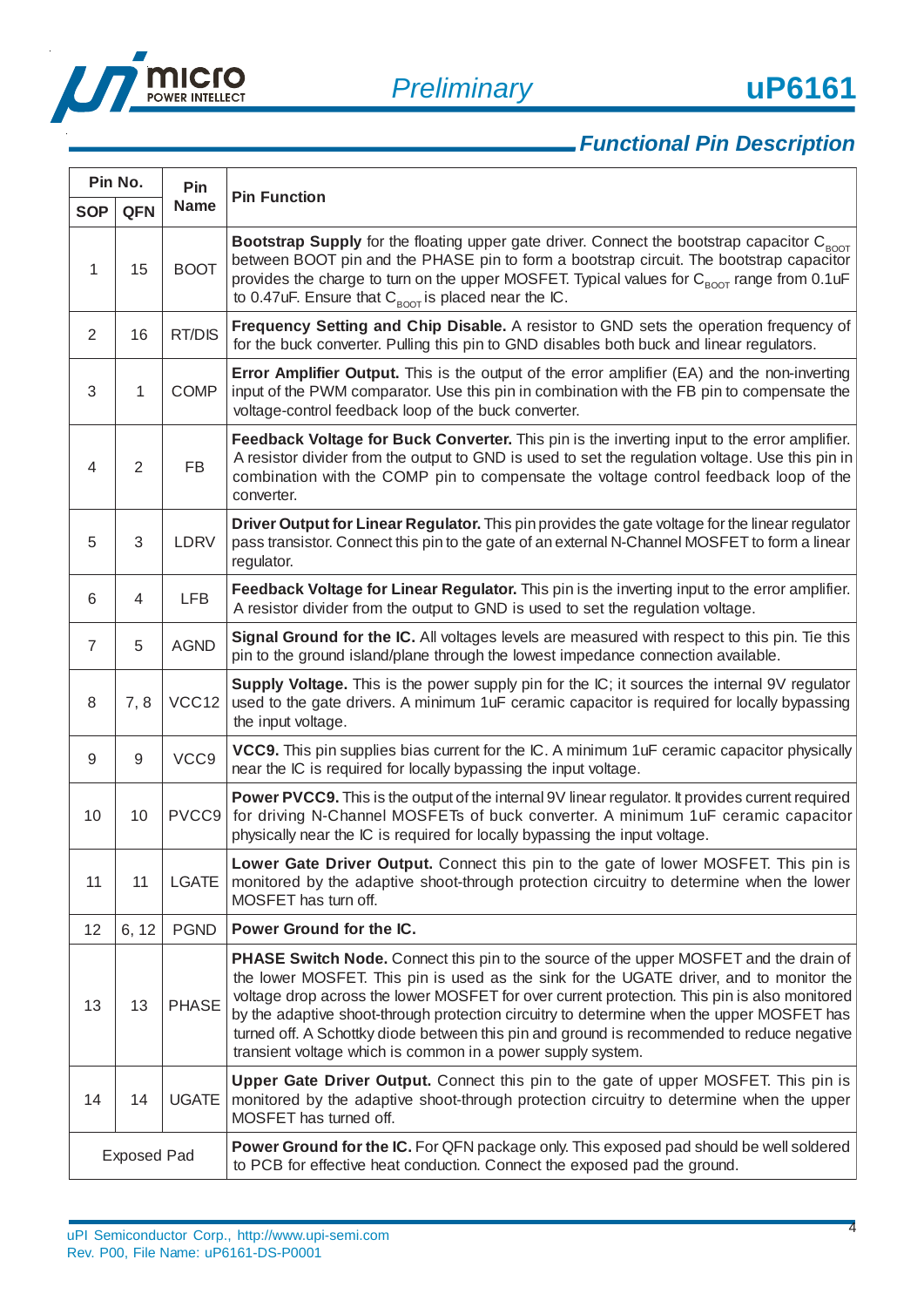

# *Functional Description*

The uP6161 integrates a high performance synchronousrectified buck controller and a linear-regulator controller. This part works with a single +12V supply voltage and delivers two high quality output voltages for both processing unit and memory unit. An internal linear regulator provides optimum 9V drive voltage for efficiency and thermal management.

The buck controller features internal MOSFET drivers that supports 12V + 12V bootstrapped voltage for high efficiency power conversion. The bootstrap diode is built-in to simplify the circuit design and minimize external part count. It incorporates simple, single feedback loop, voltage-control with fast transient response.

The linear controller drives an external N-Channel MOSFET with undervoltage protection during both softstart and normal operation.

Other features include adjustable operation frequency, internal softstart, undervoltage protection, adjustable overcurrent protection and shutdown function.

#### **Supply Voltage**

The uP6161 is designed to work with a single supply rail. It integrates two linear regulators providing optimal supply voltages for gate drivers and control circuitry respectively as shown in Figure 1. The 9V linear regulator generates 9V PVCC9 for gate drives achieving optimum balance between efficiency and thermal management. The 5V linear regulator works with VCC9 input generates VCC5 for internal control circuitry. If 12V driving voltage is preferred, simply connect +12V to the PVCC9 pin and let VCC12 open.



Figure 1. Supply Voltage Configuration

Both PVCC9 and VCC9 are continuously monitored for

power on reset with typical rising threshold level as 7.5V. All the three supply inputs require minimum 1uF ceramic capacitors for local bypassing. Place the bypass capacitors physically near the IC. No external bypass capacitor is required for filtering the VCC5 voltage.

### **Bootstrap Circuitry**

The uP6161 integrates MOSFET gate drives that are powered from the PVCC9 pin and support 12V+12V driving capability. A bootstrap diode is embedded to facilitates PCB design and reduce the total BOM cost. Connect a ceramic bootstrap diode between BOOT and PHASE pins to form a bootstrap circuit for providing charge to turn on/off the upper MOSFET. No external Schottky diode is required. Converters that consist of uP6161 feature high efficiency without special consideration on the selection of MOSFETs.

#### **Chip Enable and Frequency Setting**

The RT/DIS is a multifunctional pin: chip shutdown and frequency setting. Pulling low this pin to GND by an open drain/collector transistor shuts down the uP6161 and disables both buck and linear controllers.

The switching frequency is set by a resistor connecting to the RT/DIS pin as:

$$
f_{\text{OSC}} = \frac{23500000}{R_{\text{RT}}} + 74000
$$
 (Hz)

Figure 2 shows the dependence between the resistor chosen and the resulting switching frequency.



Figure 2. Switching Frequency vs.  $R_{RT}$ 

#### **Soft Start**

Once POR is acknowledged and RT/DIS pin is released,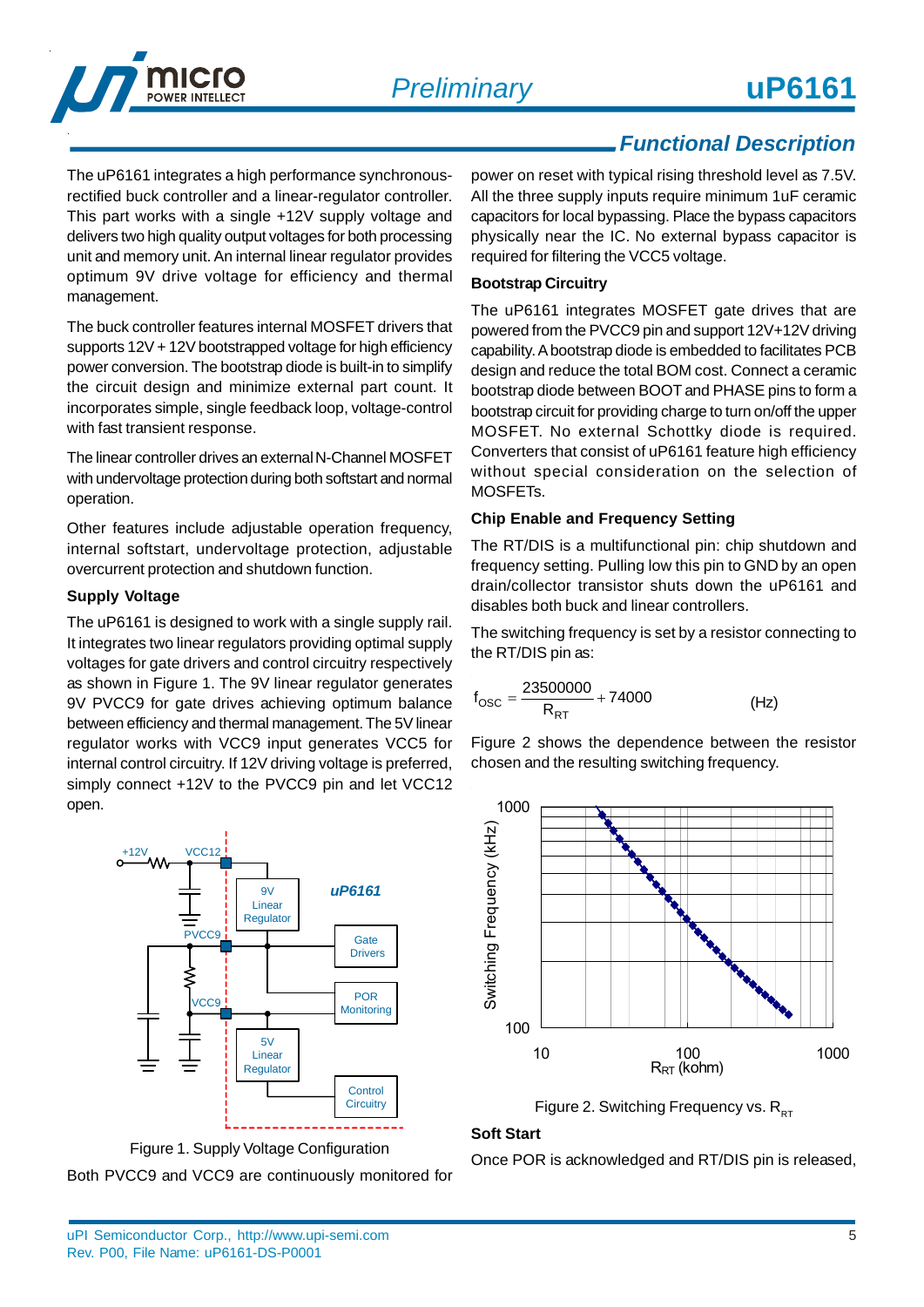

### *Functional Description*

the uP6161 initiates its digital soft start cycle to prevent surge current from power supply input during turn on (referring to the Functional Block Diagram). The error amplifiers are three-input devices. Reference voltage  $V_{BEF}$ or the internal soft start voltage SS2/SS3 whichever is smaller dominates the behavior of the non-inverting inputs of the error amplifiers. SS2/SS3 internally ramps up to 0.8V in 4096 cycles of the internal oscillator frequency after the after the softstart cycle is initiated. Take 600kHz switching frequency for example (1.67us per cycle), the ramp-up time is about 6.8ms. Accordingly, the output voltages follow the soft start signals SS2/SS3 and linearly ramp up to their final level, resulting minimum inrush current from input voltage.

The SS2/SS3 signals keep ramping up after it exceeds the internal 0.8V reference voltages. However, the internal 0.8V reference voltages takes over the behavior of error amplifier after  $SS > V_{REF}$ . When the SS2/SS3 signal climb to its ceiling voltage (5V), the uP6161 claims the end of softstart cycle and enable the under voltage protection of the output voltages.

Figure 3 shows a typical start up interval for uP6161 where the RT/DIS pin has been released from a grounded (system shutdown) state. **Note the LDO output voltage (LVO) starts ramping up only after the PWM output voltage (SVO) is within regulation.**



Figure 3. Softstart Behavior.

#### **Power Input Detection**

The uP6161 detects PHASE voltage for the present of power input when the UGATE turns on the first time. If the PHASE voltage does not exceed 2.0V when the UGATE turns on, the uP6161 asserts that power input in not ready and stops the softstart cycle. However, the internal SS continues

ramping up to 5VDD. Another softstart is initiated after SS ramps up to 5VDD. The hiccup period is about 8ms. Figure 4 shows the start up interval where  $V_{\text{IN}}$  does not present initially.



Figure 4. Softstart where  $V_{\text{IN}}$  does not Present Initially.

### **Output Voltage Selection**

The output voltage can be programmed to any level between the 0.8V internal reference, up to the 80% of  $V_{\text{in}}$  supply. The lower limitation of output voltage is caused by the internal reference. The upper limitation of the output voltage is caused by the maximum available duty cycle (80% typical). This is to leave enough time for overcurrent detection. Output voltage out of this range is not allowed.

A voltage divider sets the output voltage (refer to the Typical Application Circuit on page 1 for detail). In real applications, choose R2 in 100 $\Omega$  ~ 10k $\Omega$  range and choose appropriate R1 according to the desired output voltage.

$$
V_{OUT} = V_{REF} \times \frac{R1 + R2}{R2} = 0.8V \times \frac{R1 + R2}{R2}
$$

#### **Overcurrent Protection (OCP)**

The uP6161 detects voltage drop across the lower MOSFET  $(V_{\text{pHase}})$  for overcurrent protection when it is turned on. If  $V_{\text{pHASE}}$  is lower than the user-programmable voltage  $V_{\text{OCP}}$ , the uP6161 asserts OCP and shuts down the converter. The OCP level can be calculated according the onresistance of the lower MOSFET used.

$$
I_{OCP} = -\frac{V_{OCP}}{R_{DS(ON)}}
$$
 (A)

Connecting a resistance from LGATE to GND selects the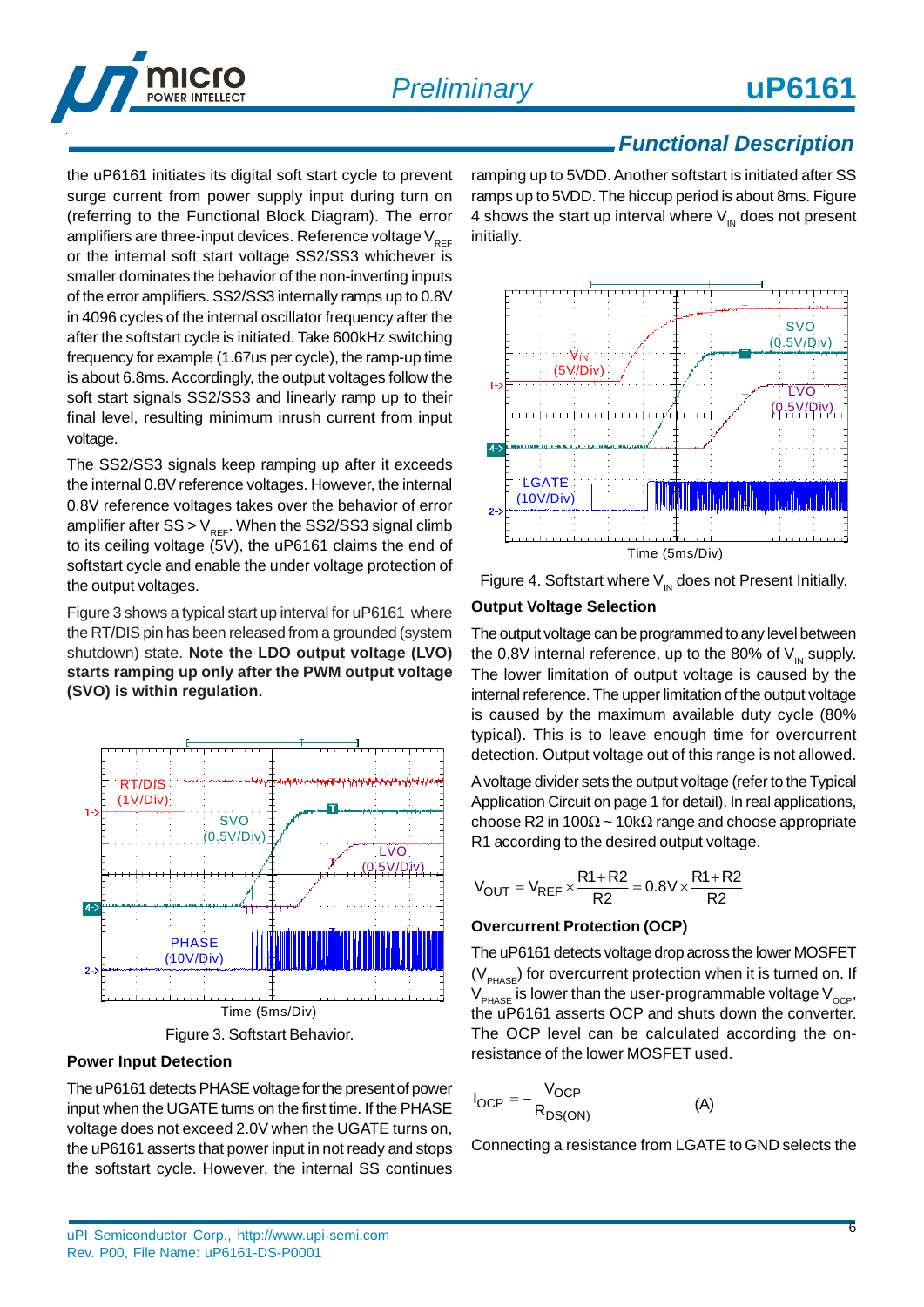

### *Functional Description*

appropriate  $V_{OCP}$  as shown in Table 1. Also shown in Table 1 is OCP level if a lower MOSFET with 10m $\Omega$  R<sub>DS(ON)</sub> is used.

When programming the OCP level, take into consideration the conditions that affect  $R_{DS(ON)}$  of the lower MOSFET, including operation junction temperature, gate driving voltage and distribution. Consider the  $R_{DS(ON)}$  at maximum operation temperature and lowest gate driving voltage.

Table 1. OCP Level Selection

| $\mathsf{R}_{\text{OCP}}(\Omega)$ | open   | 42k | 24k    | 10k    |
|-----------------------------------|--------|-----|--------|--------|
| (mV)<br>$V_{OCP}$                 | $-375$ |     | $-225$ | $-150$ |
| $I_{\text{OCP}}(A)$               | 37.5   | 25  | 22.5   | 15     |

Another factor should taken into consideration is the ripple of the inductor current. The current near the valley of the ripple current is used for OCP, resulting the averaged OCP level a little higher than the calculated value.

#### **Output Under Voltage Protection of Linear Regulator**

The LDRV and LFB voltages are monitored during both softstart and normal operation for output under voltage protection. The uP6161 asserts UVP if the error amplifier saturates, LDRV goes to ceiling high and LFB voltage is lower than 0.6V for 10us. This demands  $V_{CC12}$  > ( $V_{OUT}$  +  $V_{TH}$  + 1V) where  $V_{TH}$  is the threshold voltage of the external N-Channel MOSFET. This is to ensure that the output voltage can follow the softstart signal and will not saturate the error amplifier. That means a low threshold voltage MOSFET is required for low  $V_{cc12}$  applications. This also demands that  $V_{\text{IN2}}$  should be ready before the soft start cycle is initiated.

The uP6161 disables the output voltages upon the triggering of UVP. The uP6161 repeats the softstart cycle if the output under voltage is not removed.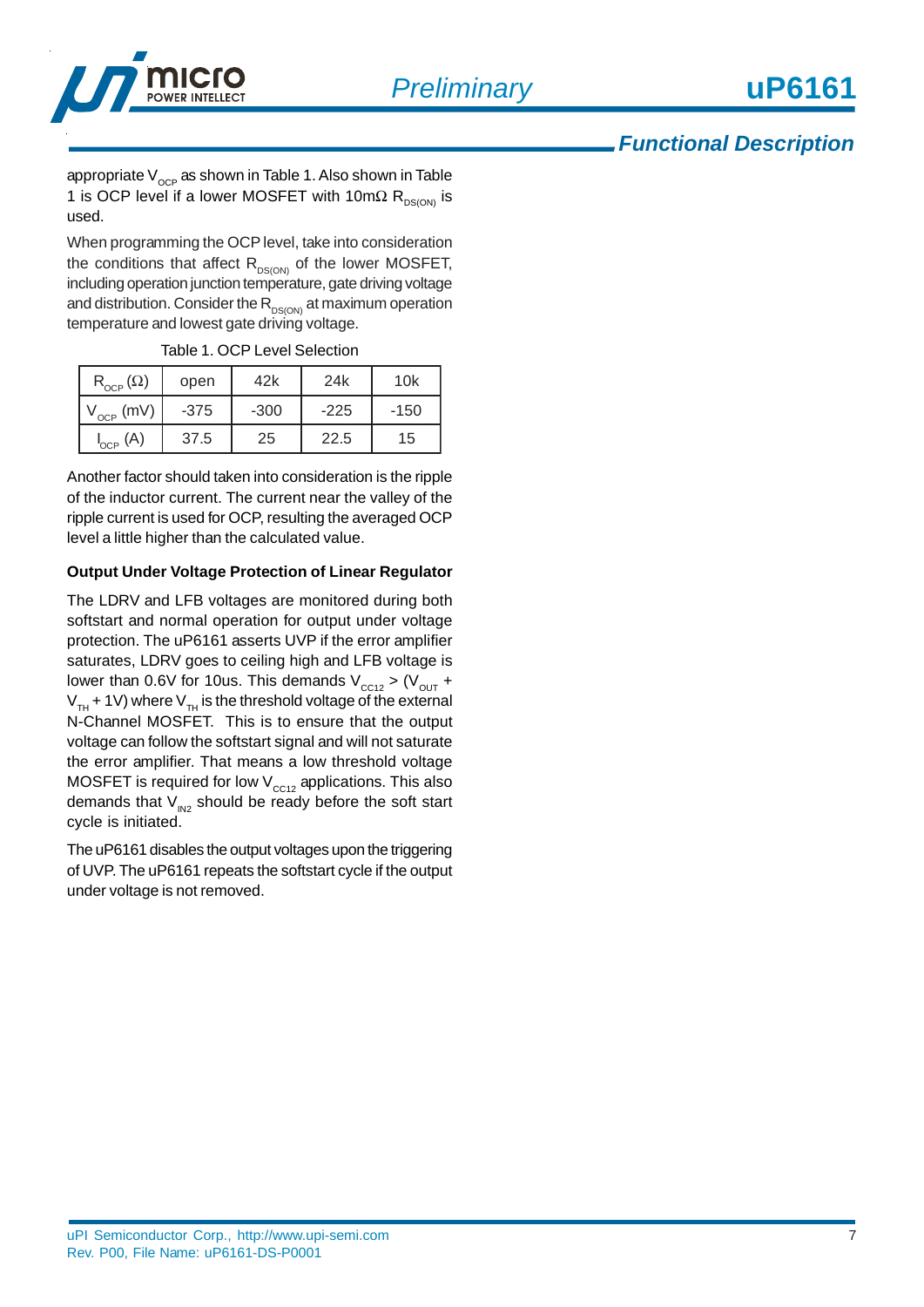

# *Absolute Maximum Rating*

| PHASE to GND        |  |
|---------------------|--|
|                     |  |
|                     |  |
|                     |  |
|                     |  |
|                     |  |
|                     |  |
|                     |  |
|                     |  |
|                     |  |
|                     |  |
| ESD Rating (Note 2) |  |
|                     |  |
|                     |  |

## *Thermal Information*

| Package Thermal Resistance (Note 3)         |          |
|---------------------------------------------|----------|
|                                             |          |
|                                             |          |
|                                             |          |
| Power Dissipation, $P_p @ T_A = 25^\circ C$ |          |
|                                             |          |
|                                             | $-1.47M$ |

# *Recommended Operation Conditions*

# *Electrical Characteristics*

| Parameter                  |                                          | <b>Symbol   Test Conditions</b>                       | Min  | <b>Typ</b> | <b>Max</b> | <b>Units</b> |  |
|----------------------------|------------------------------------------|-------------------------------------------------------|------|------------|------------|--------------|--|
| <b>Supply Input</b>        |                                          |                                                       |      |            |            |              |  |
| <b>Supply Voltage</b>      | $V_{CC12}$                               |                                                       | 10.8 | --         | 13.2       | V            |  |
| <b>Supply Current</b>      | ${}^{\text{I}}$ CC <sub>12</sub>         | UGATE and LGATE Open; $V_{cc12} = 12V$ ,<br>Switching | --   | 4          | $-$        | mA           |  |
| Quiescent Supply Current   | $I_{\text{CC12}\_\text{Q}}$              | $V_{FB} = V_{REF} + 0.1V$ , No Switching              | --   | 3          | $\sim$     | mA           |  |
| Power Input Voltage        | $V_{\text{IN1}}$                         |                                                       | 3.0  |            | 13.2       | V            |  |
| <b>Power On Reset</b>      |                                          |                                                       |      |            |            |              |  |
| VCC12 POR Threshold        | $V_{\text{CC12RTH}}$                     |                                                       |      | 8.7        | $\sim$     | $\vee$       |  |
| <b>PVCC9 POR Threshold</b> | $\rm V_{\rm \scriptscriptstyle VCC9RTH}$ | $ PVCC9 = VCC9$ rising                                | --   | 7.5        | 8          | $\vee$       |  |
| <b>POR Hysteresis</b>      | $V_{CCHYS}$                              | $PVCC9 = VCC9$ falling                                | --   | 0.8        | $- -$      | V            |  |

( $V_{cc12}$  = 12V, T<sub>A</sub> = 25<sup>o</sup>C, unless otherwise specified)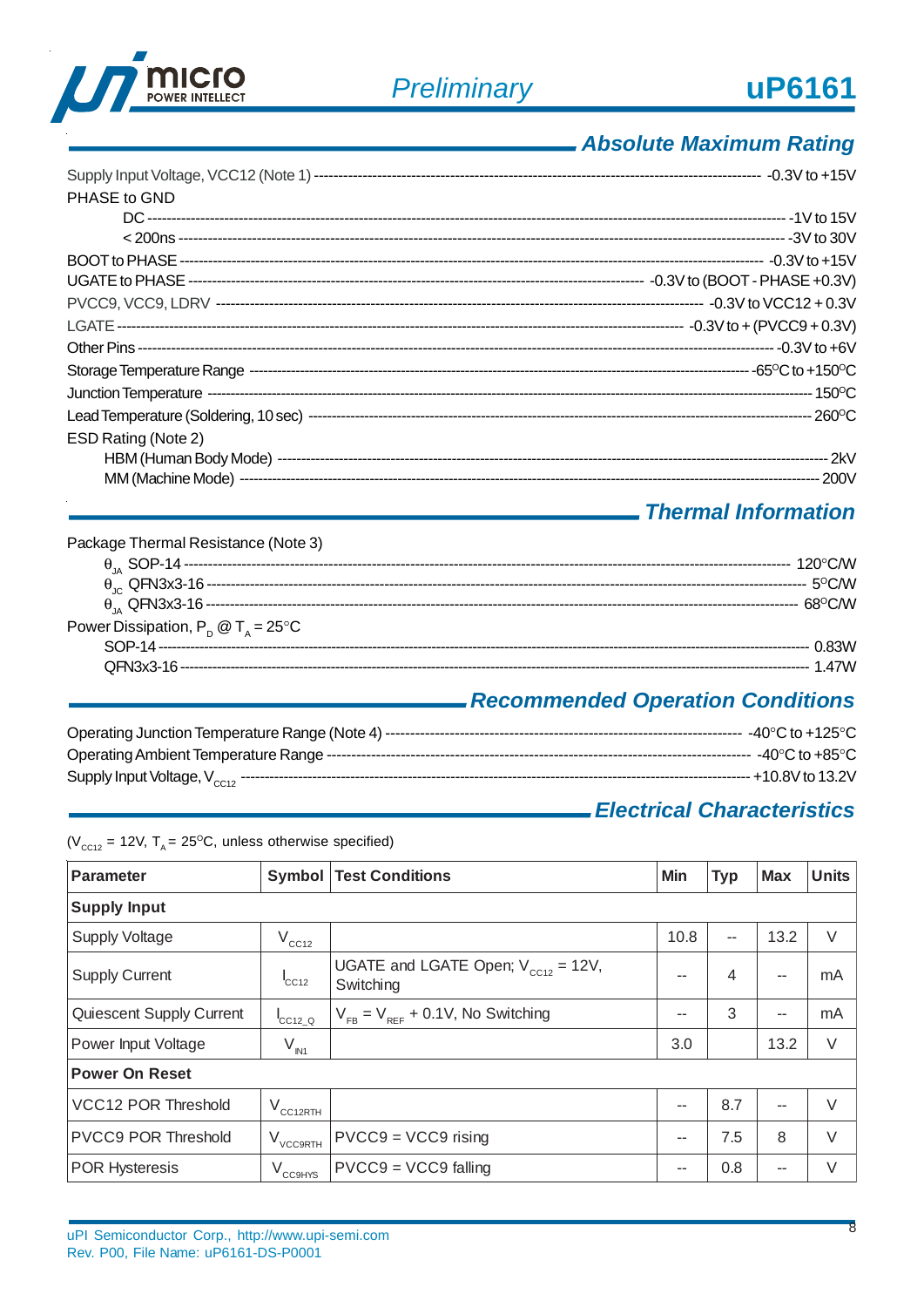

# *Electrical Characteristics*

| <b>Parameter</b>                           | <b>Symbol</b>                                                                              | <b>Test Conditions</b>                                         | Min                      | <b>Typ</b>     | <b>Max</b>               | <b>Units</b> |  |  |
|--------------------------------------------|--------------------------------------------------------------------------------------------|----------------------------------------------------------------|--------------------------|----------------|--------------------------|--------------|--|--|
| <b>PVCC9 LDO</b>                           |                                                                                            |                                                                |                          |                |                          |              |  |  |
| PVCC9 Output Voltage                       | PVCC9                                                                                      | $V_{CCl2} = 12V$                                               | $\overline{\phantom{a}}$ | 9.0            | $\overline{\phantom{a}}$ | V            |  |  |
| <b>Oscillator and Soft Start</b>           |                                                                                            |                                                                |                          |                |                          |              |  |  |
| <b>Switching Frequency</b>                 | $f_{\rm osc}$                                                                              | $R_{RT} = 45.3 k\Omega$                                        | 540                      | 620            | 700                      | kHz          |  |  |
| Sawtooth Amplitude                         | $\Delta \rm {V}_{\rm osc}$                                                                 |                                                                |                          | $\overline{4}$ | --                       | V            |  |  |
| Soft Start Interval                        | $\mathsf{T}_{\underline{\text{ss}}}$                                                       | $f_{\rm osc} = 620$ kHz                                        | --                       | 6.8            | --                       | ms           |  |  |
| <b>Reference Voltage</b>                   |                                                                                            |                                                                |                          |                |                          |              |  |  |
| Reference Voltage for PWM                  | $\mathsf{V}_{\mathsf{REF}}$                                                                |                                                                | 0.788                    | 0.8            | 0.812                    | V            |  |  |
| Reference Voltage for LDO                  | $\mathsf{V}_{\underbrace{\mathsf{REF}}}% \mathsf{P}_{\mathsf{H}}^{\mathsf{H}}(\mathsf{H})$ |                                                                | 0.784                    | 0.8            | 0.816                    | $\vee$       |  |  |
| <b>Error Amplifier for Buck Controller</b> |                                                                                            |                                                                |                          |                |                          |              |  |  |
| Open Loop DC Gain                          | $A_{\rm o}$                                                                                | Guaranteed by Design                                           | 55                       | 70             | $\overline{\phantom{a}}$ | dB           |  |  |
| <b>Gain-Bandwidth Product</b>              | <b>GBWP</b>                                                                                | Guaranteed by Design                                           | --                       | 10             | --                       | <b>MHz</b>   |  |  |
| <b>Slew Rate</b>                           | <b>SR</b>                                                                                  | Guaranteed by Design                                           | 4                        | 6              | --                       | $V/$ us      |  |  |
| <b>COMP High Output Voltage</b>            | $V_{COMP-H}$                                                                               |                                                                | $\overline{a}$           | 4.7            | $\overline{a}$           | $\vee$       |  |  |
| <b>COMP Low Output Voltage</b>             | $V_{COMPL}$                                                                                |                                                                | --                       | 0.6            | --                       | V            |  |  |
| <b>COMP High Source Current</b>            | $I_{COMP\_H}$                                                                              |                                                                |                          | $-2.8$         | --                       | mA           |  |  |
| Undervoltage Level ( $V_{FB}/V_{REF}$ )    | $V_{_{UVP}}$                                                                               |                                                                | 70                       | 75             | 80                       | $\%$         |  |  |
| <b>Buck Controller Gate Drivers</b>        |                                                                                            |                                                                |                          |                |                          |              |  |  |
| <b>UGATE Source Current</b>                | <b>I</b> UG_SRC                                                                            | $PV_{\text{cc}} = 9V$ , $V_{\text{BoOT}} - V_{\text{UG}} = 8V$ | $\overline{\phantom{a}}$ | $-1.5$         | $\overline{a}$           | Α            |  |  |
| <b>UGATE Sink Output Impedance</b>         | $\rm R_{\rm UG\_SNK}$                                                                      | $PV_{cc} = 9V$ , $I_{UG} = 100mA$                              | $\overline{a}$           | 2              | 4                        | Ω            |  |  |
| <b>LGATE Source Current</b>                | $I_{LG\_SRC}$                                                                              | $PV_{cc} = 9V$ , $V_{LG} = 1V$                                 | $\overline{\phantom{a}}$ | $-1.5$         | $\overline{\phantom{a}}$ | Α            |  |  |
| <b>LGATE Sink Output Impedance</b>         | $\mathsf{R}_{\text{LG\_SNK}}$                                                              | $PV_{cc} = 9V$ , $I_{LG} = 100mA$                              | $\overline{\phantom{a}}$ | 2              | 4                        | Ω            |  |  |
| Maximum Duty Cycle                         |                                                                                            |                                                                | 70                       | 75             | 80                       | $\%$         |  |  |
| <b>Linear-Regulator Controller</b>         |                                                                                            |                                                                |                          |                |                          |              |  |  |
| Open Loop DC Gain                          | $A_{\Omega}$                                                                               | Guaranteed by Design                                           | 55                       | 70             | --                       | dB           |  |  |
| <b>Gain-Bandwidth Product</b>              | <b>GBWP</b>                                                                                | Guaranteed by Design                                           | --                       | $\overline{2}$ | --                       | <b>MHz</b>   |  |  |
| <b>Slew Rate</b>                           | <b>SR</b>                                                                                  | Guaranteed by Design                                           | $\overline{2}$           | $\overline{4}$ | --                       | $V/$ us      |  |  |
| FB Bias Current                            | $I_{FB}$                                                                                   | $V_{FB} = 0.8V$                                                | $\overline{\phantom{a}}$ | 0.01           | 1                        | uA           |  |  |
| LDRV High Output Voltage                   | $V_{LDRV\_H}$                                                                              | $PVCC = 9V$                                                    | --                       | 8.5            | 9.0                      | $\vee$       |  |  |
| <b>LDRV Low Output Voltage</b>             | $V_{LDRV_L}$                                                                               | $PVCC = 9V$                                                    | --                       | 0.0            | 0.5                      | V            |  |  |
| LDRV High Source Current                   | LDRV_H                                                                                     |                                                                | 5                        | --             | --                       | mA           |  |  |
| <b>LDRV Low Sink Current</b>               | LDRV_L                                                                                     |                                                                | 5                        | --             | --                       | mA           |  |  |
| Undervoltage Level ( $V_{LFB} / V_{REF}$ ) | $V_{_{UVP}}$                                                                               | Percent of Nominal                                             | 70                       | 75             | 80                       | $\%$         |  |  |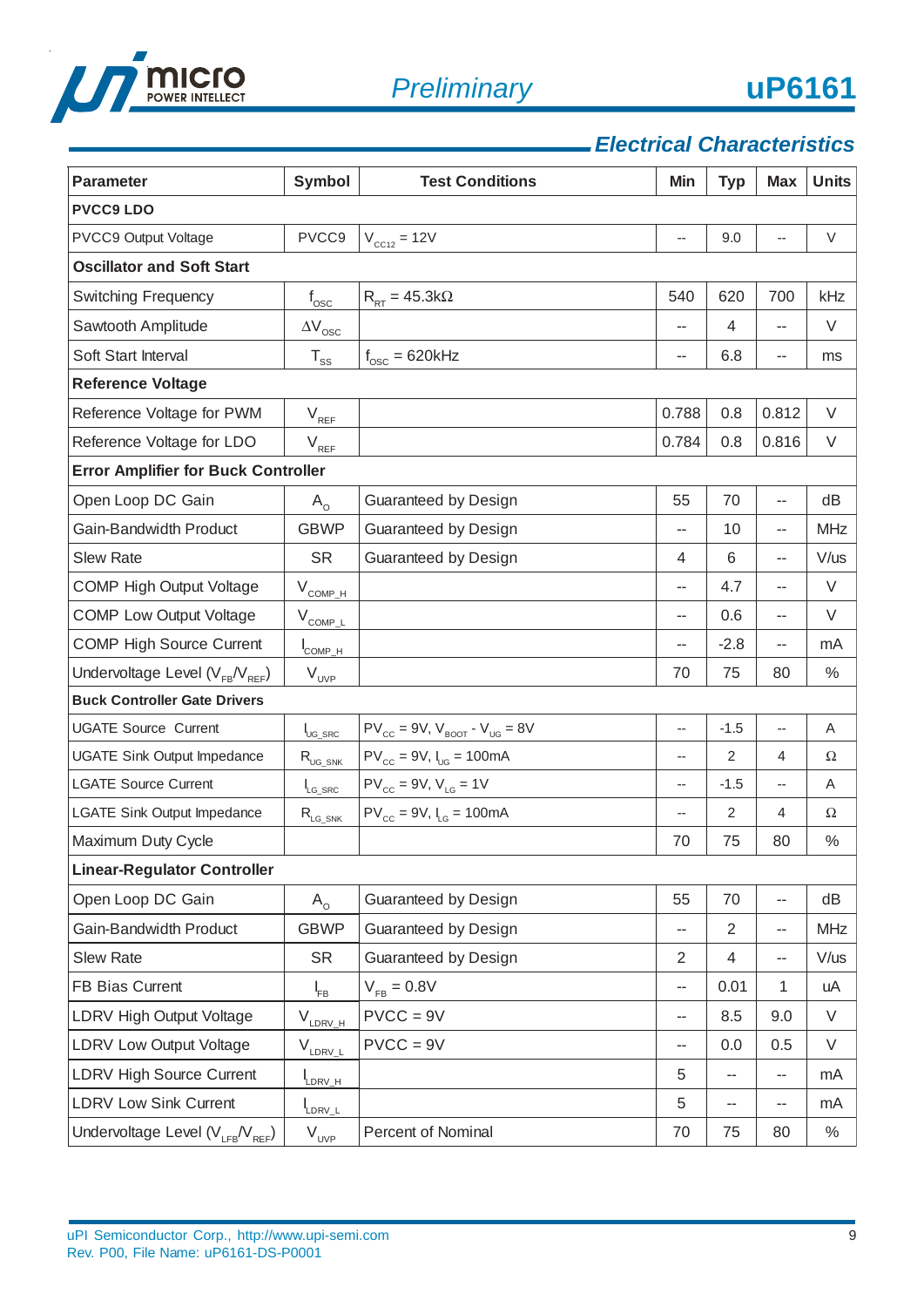

### *Electrical Characteristics*

| Parameter                | Symbol             | <b>Test Conditions</b> | Min   | Typ    | <b>Max</b> | <b>Units</b> |
|--------------------------|--------------------|------------------------|-------|--------|------------|--------------|
| <b>Protection</b>        |                    |                        |       |        |            |              |
| l Over Current Threshold | <sup>v</sup> PHASE | $=$ open<br>LGATE      | $- -$ | $-375$ | $- -$      | mV           |
| Enable Threshold         | RT/DIS             |                        | 0.3   | 0.4    | 0.5        |              |

**Note 1.** Stresses listed as the above "Absolute Maximum Ratings" may cause permanent damage to the device. These are for stress ratings. Functional operation of the device at these or any other conditions beyond those indicated in the operational sections of the specifications is not implied. Exposure to absolute maximum rating conditions for extended periods may remain possibility to affect device reliability.

**Note 2.** Devices are ESD sensitive. Handling precaution recommended.

 $\bf{Note 3.}$   $\theta_{\rm JA}$  is measured in the natural convection at  $\sf T_{\rm A}$  = 25°C on a low effective thermal conductivity test board of JEDEC 51-3 thermal measurement standard.

**Note 4.** The device is not guaranteed to function outside its operating conditions.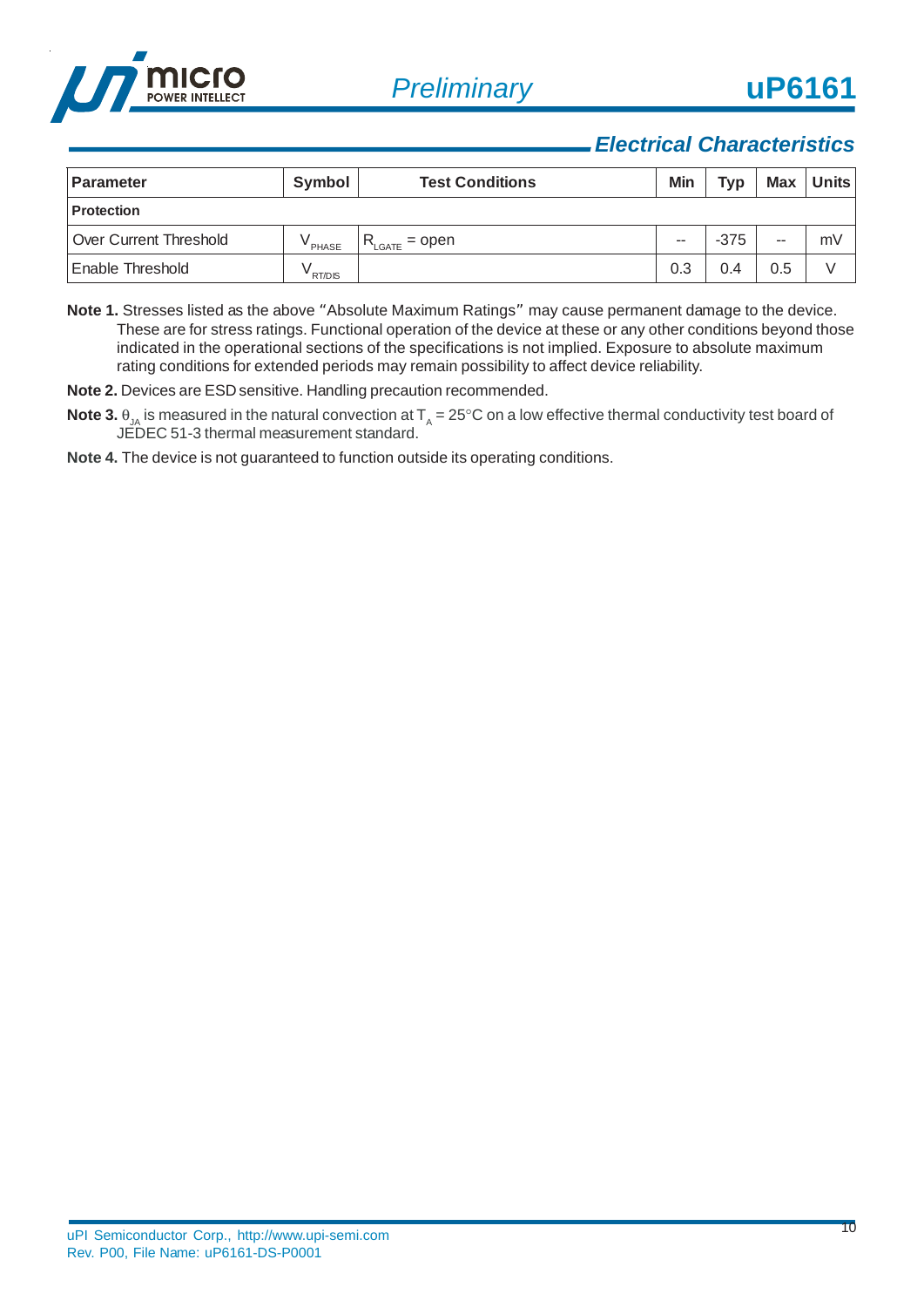





# *Typical Operation Characteristics*







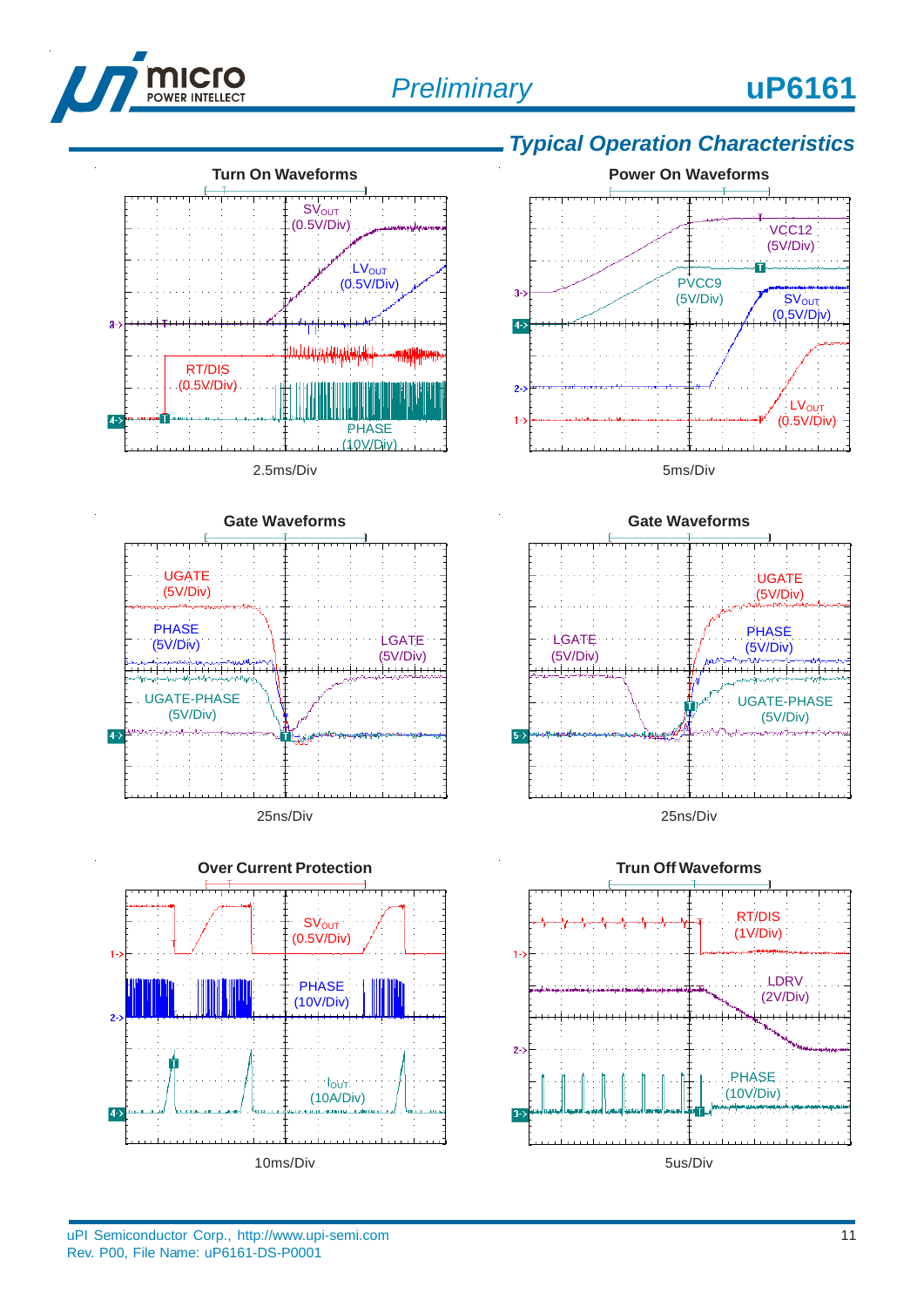









# *Typical Operation Characteristics*









 $\overline{a}$ 

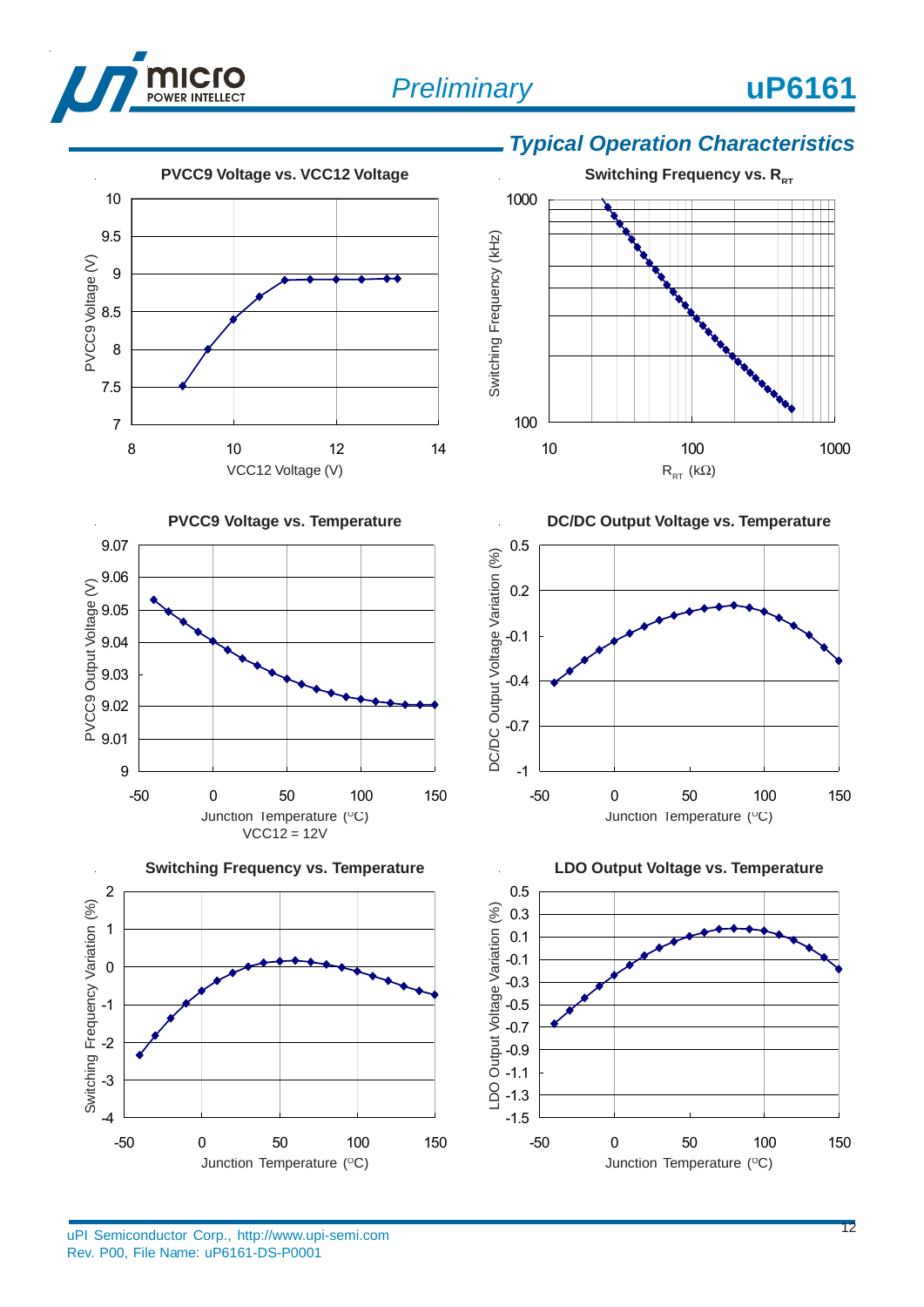

*Application Information*

This page is intentionally left blank and will be updated when the silicon data is available.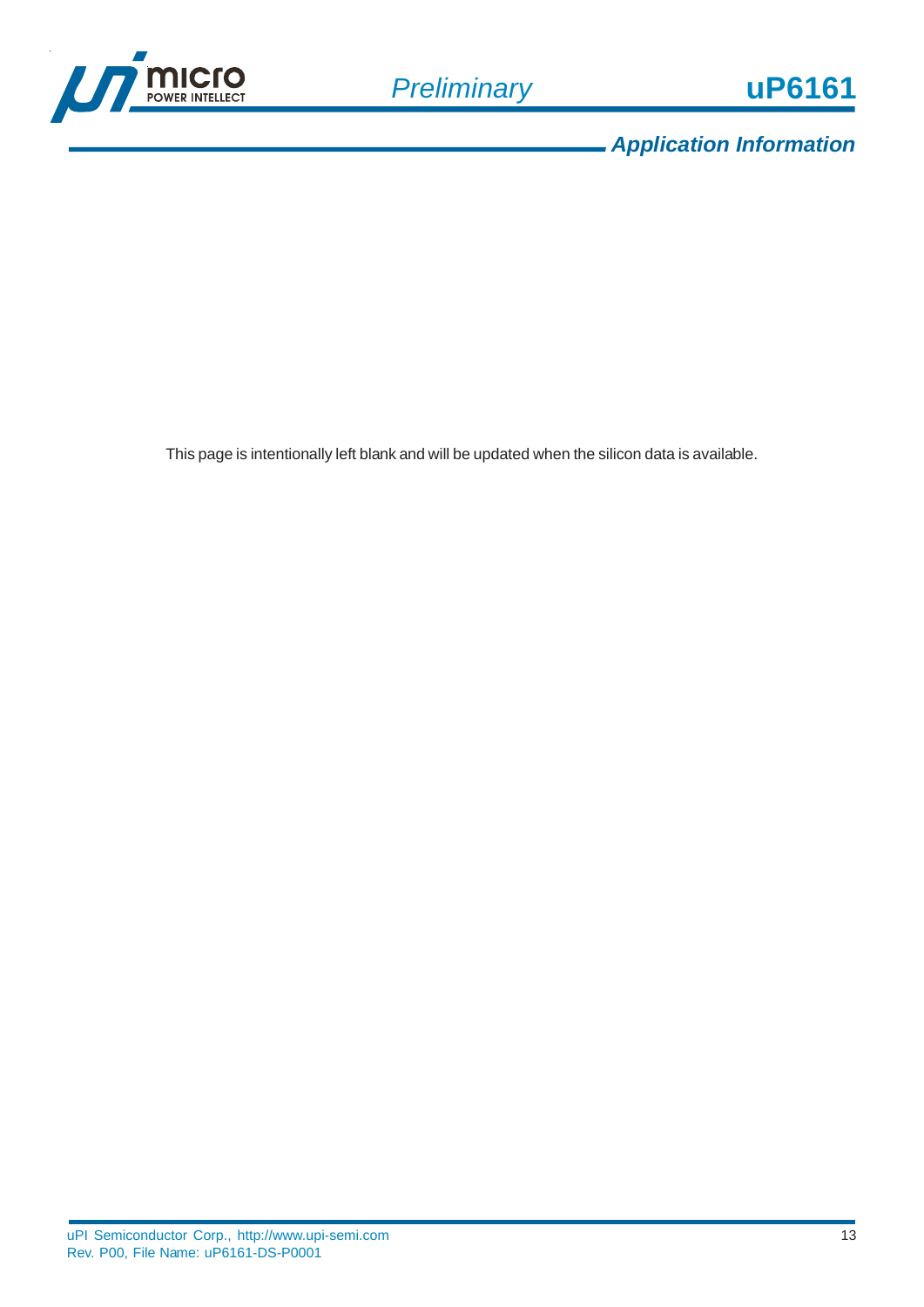



### *Package Information*

**SOP-14 Package**





 $1.45 - 1.60$  $0.18 - 0.25$ 1.75 MAX  $0.10 - 0.25$  $\overline{1}$ 7.62 BSC

Note

- 1.Package Outline Unit Description:
	- BSC: Basic. Represents theoretical exact dimension or dimension target
	- MIN: Minimum dimension specified.

 $0.41 - 0.89$ 

- MAX: Maximum dimension specified.
- REF: Reference. Represents dimension for reference use only. This value is not a device specification.
- TYP. Typical. Provided as a general value. This value is not a device specification.
- 2.Dimensions in Millimeters.

0.20 BSC

- 3.Drawing not to scale.
- 4.These dimensions no not include mold flash or protrusions. Mold flash or protrusions shell not exceed 0.15mm.